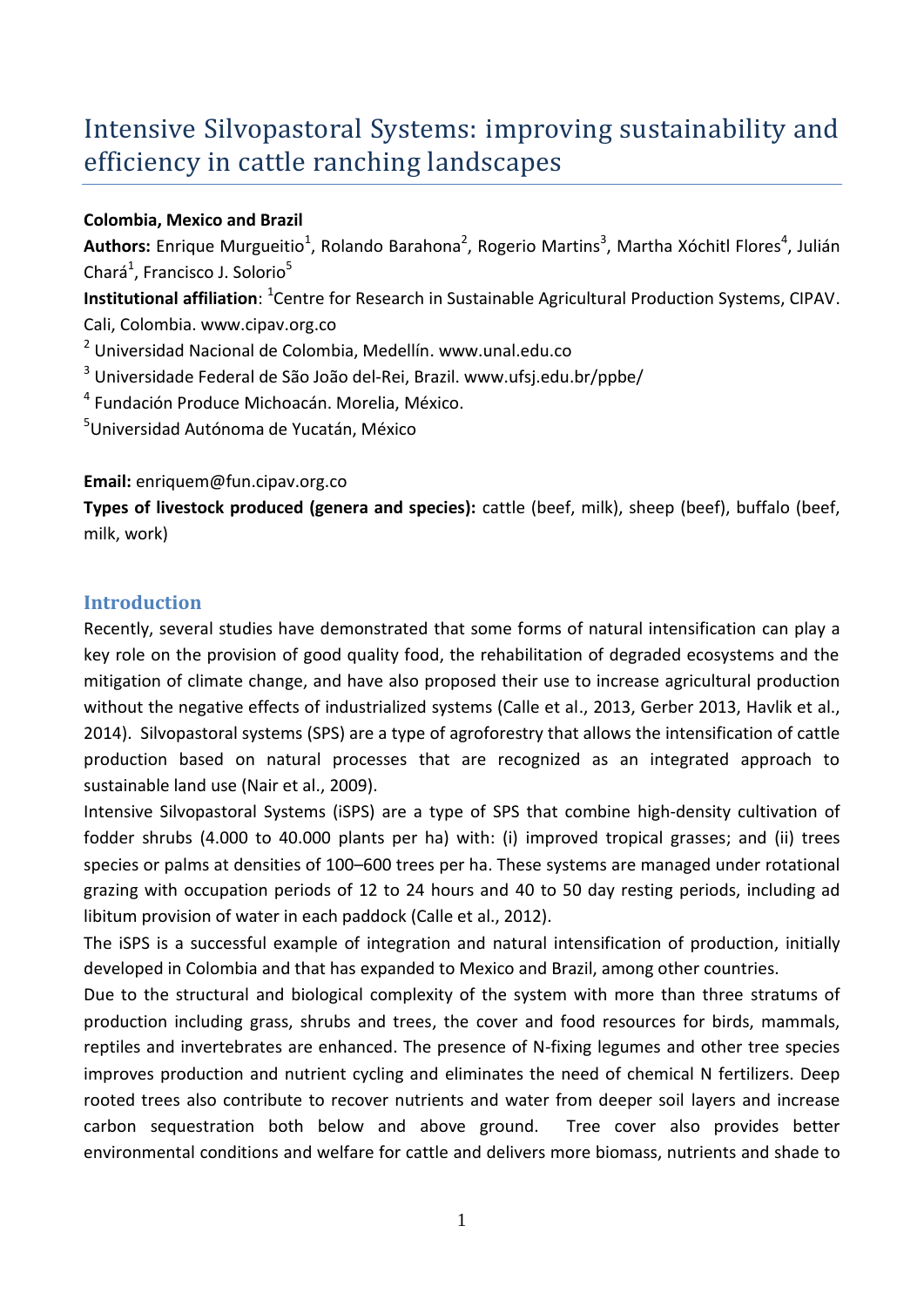the animals reducing stress and improving production and body condition (Broom et al., 2013, Cuartas et al. 2014).

## **Livestock operation and impact**

#### *Biodiversity of birds, plants, soil invertebrates and services they provide for pest control.*

The iSPS promote higher biodiversity compared to the treeless systems. In Colombia, silvopastoral systems have five times as many bird species as pasture monocultures in the same region (Fajardo et al., 2009, Calle & Méndez, 2008). Ant diversity is also 30% higher in iSPS (Rivera et al., 2008) and dung beetle abundance and diversity are more than two times higher in relation to monoculture pastures (Giraldo et al., 2010). All this increased diversity plays an important role in biological control of plant pests and cattle parasites (Giraldo et al., 2010) and is an important indicator of land sustainability.

#### *Reduced land needed and release areas for forest protection.*

Due to all the positive interactions and nutrient cycling promoted in iSPS (particularly  $N_2$ -fixing trees and C sequestration), these systems produce more dry matter, digestible energy and crude protein per ha, and increase milk or meat production while reducing the need of chemical fertilizers and concentrate feeds (Murgueitio et al., 2010). In the study of Cuartas et al. (2014), animals grazing in iSPS had greater dry matter intake as a percentage of body weight (2.61 *vs*. 2.04) and crude protein (954 *vs*. 499), calcium (62.1 *vs*. 36.2) and fat (94.2 vs. 69.6) than those grazing in a monoculture pasture, respectively. When compared with degraded pastures the amount of meat produced per ha increased from 74 to 1.060 kg year<sup>-1</sup> in Colombia (Mahecha et al. 2011) and from 456 in an improved pasture to 1.971 kg in a iSPS in Mexico (Solorio-Sánchez et al., 2011). However, this increment in dry matter intake and daily gain is not accompanied by increased methane emissions per unit of weight gain (Molina et al., 2014). Thus, in a kg of weight gain basis, steers in iSPS emit at least 33% less methane than steers in grass-only pastures, whereas emissions per liter of milk could be 50% in iSPS (Thornton and Herrero, 2010). Increases in meat and milk production and reductions in methane emissions are related to improved nutritional fodder quality in the iSPS compared with pastures in monoculture.

Trees in iSPS also promote higher carbon sequestration per ha. In iSPS, the aboveground carbon sequestration potential ranges from 1.5 Mg ha<sup>-1</sup> yr<sup>-1</sup> (Ibrahim et al., 2010; Montagnini et al., 2013) to 6.55 Mg ha<sup>-1</sup> yr<sup>-1</sup> (Kumar et al., 1998).

The presence of trees leads to increased soil humidity through reduced evaporation under the canopy, which increases grass growth and resilience to drought. In terms of animal welfare, animals grazing in iSPS have a constant provision of good quality fodder, and their anxiety and fear are reduced since trees and shrubs provide the possibility of partial or complete concealment (Broom et al., 2013). In hot days, shade provided by trees in iSPS protect the animal from intense and direct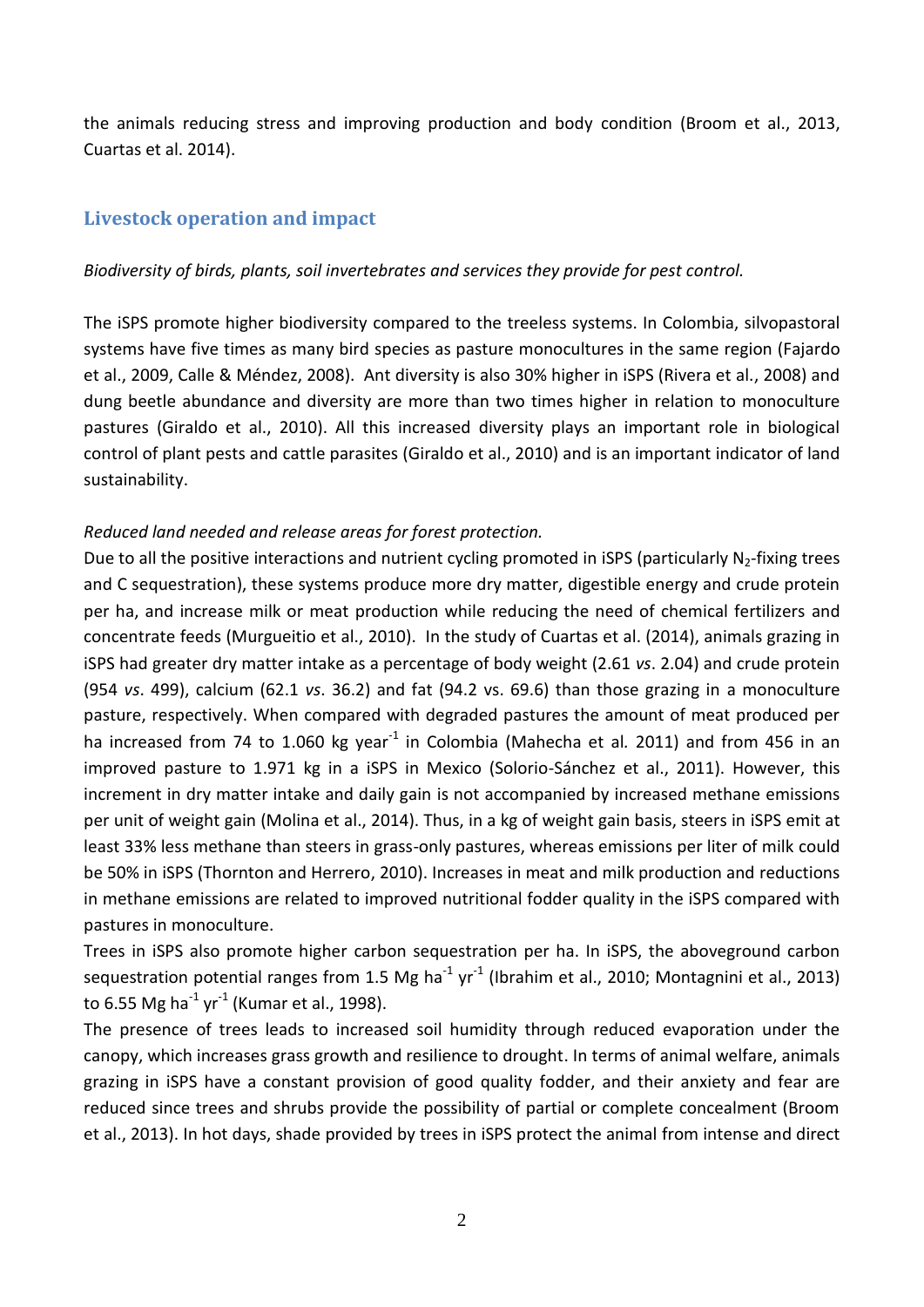solar radiation. The presence of trees reduces temperatures from 42 °C to 34 °C generating a microclimate that improves thermal comfort for grazing animals.

# **Challenge faced/critical points**

According to Calle et al. (2013), the main barriers to the adoption are i) financial capital barriers: iSPS require high initial investment which defies the prevailing view of tropical cattle ranching as a low-investment activity, ii) knowledge barriers: the technical complexity of some iSPS demands a specialized knowledge that is not available among farmers, professionals, conventional academia, or commercial rural extension companies in the field (Calle, 2008), iii) political issues: many governments still continue providing economic support to traditional livestock systems and encourage the use chemical fertilizers and pasture monocultures.

## **Solutions tested**

A recent FAO study on policies to encourage sustainable farming in Mesoamerica concluded that in the region there are different types of policy instruments that can be used to encourage the development of SPS. These instruments include the strengthening of institutional capacities for research and training and increased technology transfer especially on the farmer organizations levels with emphasis on the establishment and management of the SPS. It also highlights the application of the methodology of agricultural field schools, the design of financial support instruments linked or not to rural credit, payment for environmental services, as used in Colombia, and access to different markets. The success of these processes depends on the simultaneous and coordinated implementation of several of them (Acosta et al., 2014). One aspect that is most important in the transfer of the SPS is the dialogue between scientific knowledge and local expertise and the farmer to farmer exchange through informal meetings or meetings with producers, technicians and scientists to share experiences between different regions and countries with similar problems.

### **Impact generated**

The Project Mainstreaming Biodiversity into Sustainable Cattle Ranching in Colombia (GEF, World Bank, ICF-DECC UK, FEDEGAN, CIPAV, TNC, Fondo Acción) that works with 2500 farmers in five regions of Colombia, combines payment of environmental services, technical assistance and credit with 40% discount offered by FINAGRO (a second tier bank in Colombia).

In Mexico ISPS network led by Fundación Produce Michoacán with support of SAGARPA has established about twelve thousand hectares of iSSP in 15 states in less than four years (Xochitl and Solorio, 2013). Currently, it works with about 500 farmers aimed at increasing the profitability of the tropical livestock with the conversion of degraded pastures or deforested areas to production systems. The system offers 5.8 times more protein per hectare than a traditional monoculture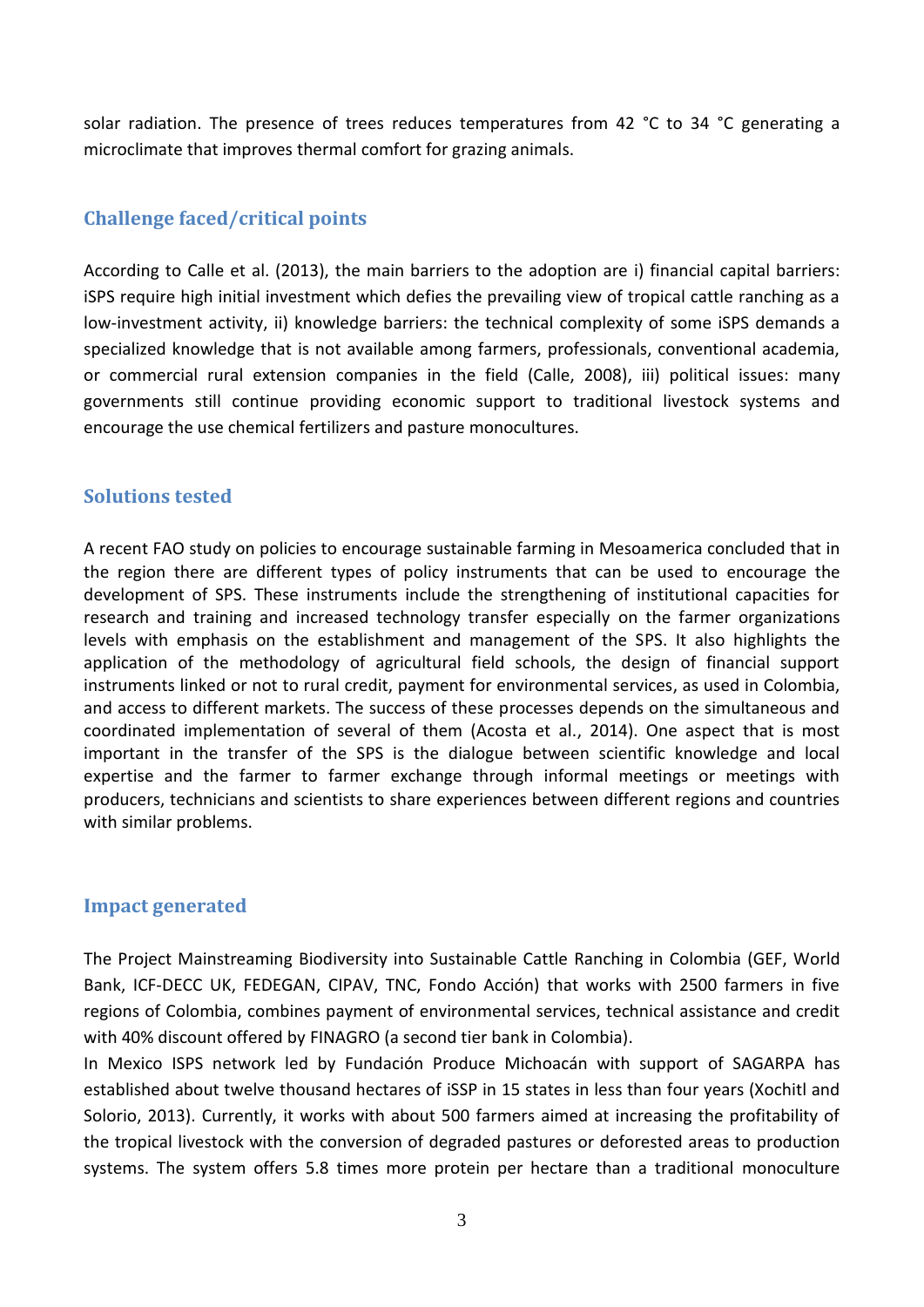pasture, has 2.6 times higher stocking rate and an individual daily gain 50% higher than a traditional pasture system, and reduces 25 to 40% the methane emissions. Steers grazing in iSPS had better animal welfare and are less susceptible to metabolic digestive disorders than those fattened in feedlots (Corral et al., 2013).

In Brazil there has been a great deal of research on agroforestry systems during the last two decades (Carvalho et al., 2000). The adoption of silvopastoral systems in different biomas of Brazil has increased and several research studies have demonstrated the positive effects of trees on the productivity and nutritional value of different grass species (Luciano et al., 2010; Paciullo et al., 2011) and also soil fertility (Reis et al., 2009). Research has also been done by Embrapa showing the positive effects of trees for rearing dairy heifers compared to monoculture pasture due to the higher body weight gain per heifer and per area (Paciullo et al., 2011). There are several approaches adopted to install SPS. The use of natural regeneration of natives trees (e.g. Viana et al., 2002) or recently, the use of integration of production of agriculture with livestock and timber production (ILPF; integrated agriculture, livestock and forestry) which has support by a public policy within the federal Low Carbon Agriculture (ABC) are promising examples.

Since 2011, the first experiences of iSPS in the states of Pará and Maranhão by the CBPS (Brazilian Center of Sustainable Livestock), UFSJ (Federal University of Sao Joao) and CIPAV have shown promising results with pioneering producers in the context of the eastern Amazon which increased stocking rate from 0.6 to 4 animal units and obtained 15% higher weight gain (Alves- Cangassu et al., 2012). A combination of policies that ensure permanent protected areas, incentives to iSPS such as low cost credits and technical specialized assistance and payment for environmental services provided, would encourage landscape-scale multiplication of nature-friendly cattle ranching that rehabilitate millions of hectares of land degraded (e.g. 50% of the 105 million hectares of cultivated pastures in Brazil are degraded or in process of degradation), by pasture monocultures and the use of fire in this region. Hopefully, in the next few years, Brazil will show that it is possible to obtain beef from forests (Fioravanti, 2012) and milk from iSPS for Brazil and for the world.

# **List key stakeholders**

Colombia: FEDEGAN, CIAT, Universidad Nacional de Colombia, Universidad de Antioquia, El Hatico Natural Reserve, Ministry of Agriculture and Rural Development, Ministry of Environment and Sustainable Development.

Mexico: Secretariat of Agriculture, Livestock, Rural Development, Fisheries and Food (SAGARPA), COFUPRO, Fundación Produce Michoacán, Universidad Autónoma de Yucatán.

Brazil: Centro Brasileiro de Pecuaria Sustentável (CBPS), EMBRAPA, IDESAM.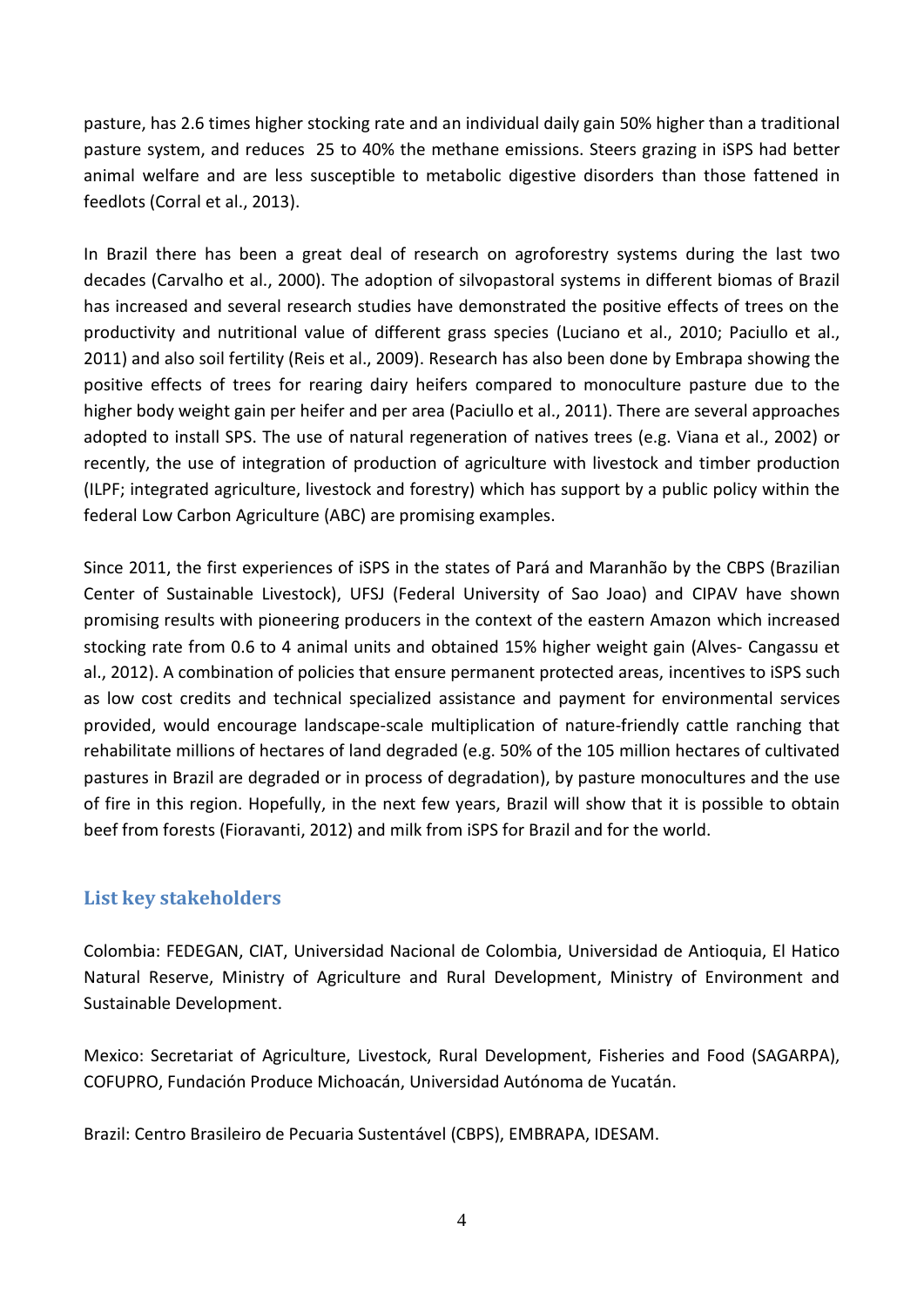# **Key lessons learned and steps forward**

In Latin America, livestock intensification with generation of environmental services should be based on agroecological principles. Intensive silvopastoral systems are a good example of the natural way to do agroecological agriculture, so needed in the contemporary world. These models can be scaled up to large landscapes and regions by combining different strategies and incentives that have already been tested. When this is achieved, there will be many benefits for producers in rural areas and for people in the cities. Rarely it is possible to find simultaneous benefits such as higher profitability, generating positive environmental services while facing climate change (adaptation and mitigation at the same time) increasing production of goods derived from animal production (meat, milk, dairy products, manure ) and from plants, in special timber, charcoal and non-wood products (Murgueitio et al., 2013).

### **References:**

Acosta, A., Murgueitio, E., Zapata, C. y Solarte. A. 2014. Establecimiento de sistemas agrosilvopastoriles institucionalmente sostenibles. En: Lineamientos de Política para el desarrollo sostenible del sector ganadero. Ed. Acosta A. y Díaz T. FAO, 112 p.

Alves-Cangassu, M., Nacur-Cangassu, J., Fernandes-Sousa, L., Martins-Mauricio, R., Cezar de Macedo, A., Rocha e Silveira, S., Zapata, A. 2012. Experiencias en sistemas silvopastoriles intensivos en la Amazonia oriental brasileña. En: IV Congreso Internacional Sistemas Silvopastoriles Intensivos. Morelia y Valle de Apatzingán/Tepalcatepec. Fundación Produce Michoacán, Cofupro, Sagarpa, CIPAV, UADY. Morelia (Michoacán), México, pp 59-63.

Calle, Z., Murgueitio, E., Chará J., Molina C. H., Zuluaga A. F., & A. Calle (2013) A Strategy for Scaling-Up Intensive Silvopastoral Systems in Colombia, Journal of Sustainable Forestry, 32:7, 677-693, DOI: 10.1080/10549811.2013.817338

Calle, Z., Murgueitio, E., and Chará, J. 2012. Integrating forestry, sustainable cattle-ranching and landscape restoration. Unasylva 63:31-40

Carvalho, M.M; Alvim, M. e Carneiro, J.C. 2001. Sistemas silvipastoris: opções de sustentabilidade para áreas tropicais e subtropicais. Juiz de Fora – Brasil: EMBRAPA-CNPGL, pp 414.

Cuartas, C,A, Naranjo, J.F, Tarazona, A,, Correa, G.,,&. Barahona, R. 2014. Estimation of forage voluntary intake by beef steers grazing in intensive silvopastoral systems based on *Leucaena leucocephala*. *Submitted*

Gaviria-Uribe, X; Naranjo, JF; Bolívar-Vergara DM; Barahona-Rosales, R. 2014. Consumo y digestibilidad de nutrientes en novillos cebuínos pastoreando en un sistema silvopastoril intensivo. *Submitted*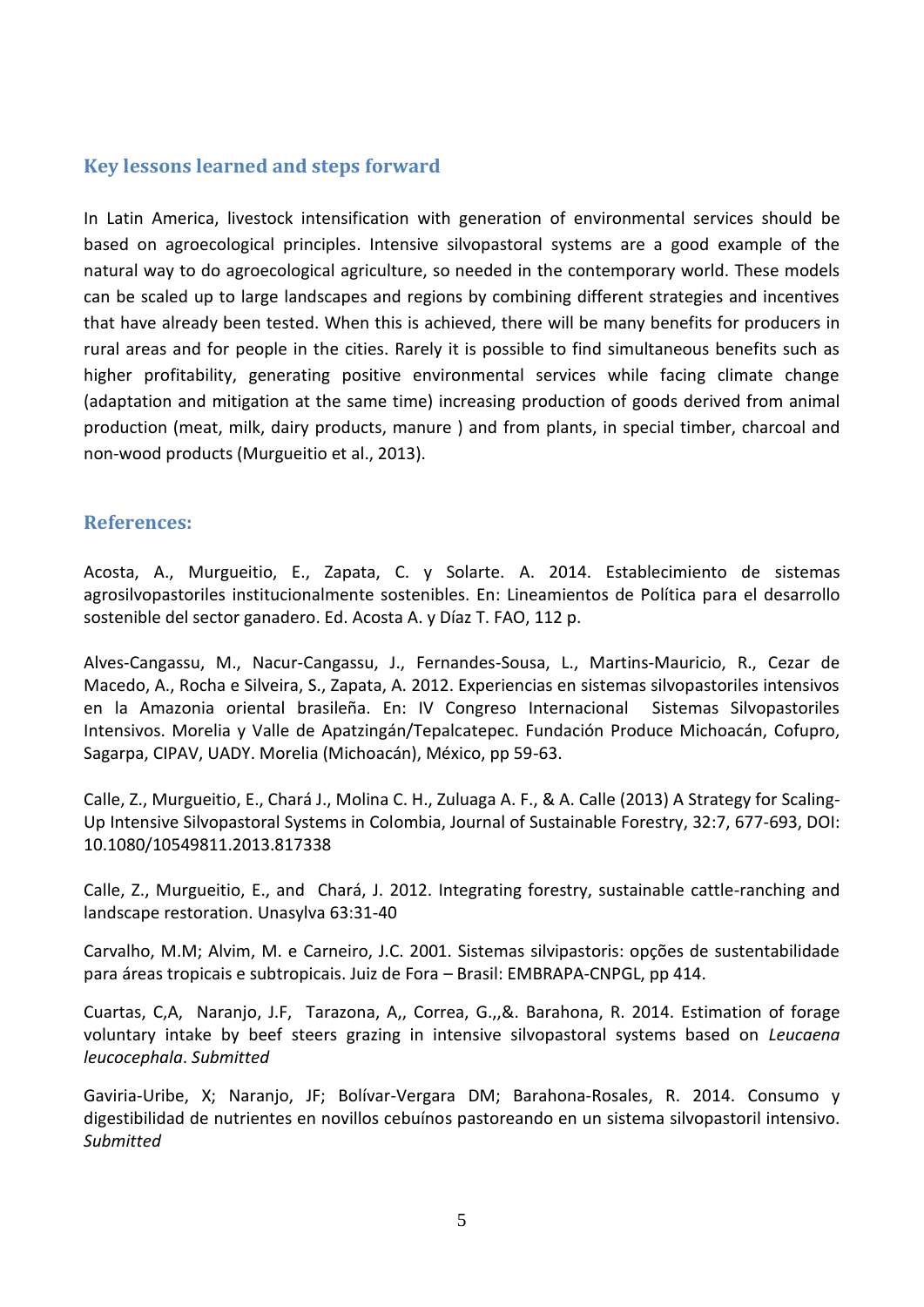Fajardo D., Johnston-González R., Neira L., Chará J., Murgueitio R. 2009. Influencia de los sistemas silvopastoriles en la diversidad de aves en la Cuenca del río La Vieja, Colombia. Revista Recursos Naturales y Ambiente, No 58: 9-16.

Fioravanti, C. 2012. A carne da floresta. Colombianos criam gado entre árvores e inspiram brasileiros. Rev. Pesquisa FAPESP Edição Impressa 192 - Fevereiro de 2012 online http://www.revistapesquisa.fapesp.br/?art=4625&bd=1&pg=2&lg= Sao Paulo, Brasil.

Souza, Luciano Fernandes, Maurício, Rogério Martins, Moreira, Guilherme Rocha, Gonçalves, Lúcio Carlos, Borges, Iran, Pereira, Luiz Gustavo Ribeiro. Nutritional evaluation of "Braquiarão" grass in association with "Aroeira" trees in a silvopastoral system. Agroforestry Systems (Print). 2010.

Molina, I.C., Angarita, E, A., Mayorga, O.L, Chará, J. and Barahona R,R.. 2014. Effect of *Leucaena leucocephala* on methane production of Lucerna heifers fed a diet based on *Cynodon plectostachyus*. *Submitted*

IPCC. 2007. Climate Change 2007: Synthesis Report. (C. W. Team, R. K. Pachauri, & A. Reisinger, Edits.) Intergovernmental Panel on Climate Change. http://www.ipcc.ch/publications\_and\_data/publications\_ipcc\_fourth\_assessment\_report\_synthesi s\_report.htm. (Accessed 10 September 2013)

Montagnini, F., Ibrahim, I. & Murgueitio E. 2013. Silvopastoral systems and climate change mitigation in Latin America. Bois et Forêts des Tropiques VOL 67/316 - 2013 - pp.3-16.

Murgueitio, E., Calle, Z., Uribe, F., Calle, A., Solorio, B. 2011. Native trees and shrubs for the productive rehabilitation of cattle ranching lands. Forest Ecology and Management 261: 1654-1663.

Murgueitio, E,,Chará J. Solarte, A.,Uribe, F,, Zapata, C.,& Rivera, J. 2013. Agroforestería Pecuaria y Sistemas Silvopastoriles Intensivos (SSPi) para la adaptación ganadera al cambio climático con sostenibilidad. Revista Colombiana de Ciencias Pecuarias 2013; 26:313-316

Naranjo J F, Cuartas C A, Murgueitio E, Chará J and Barahona R. 2012. Balance de gases de efecto invernadero en sistemas silvopastoriles intensivos con *Leucaena leucocephala* en Colombia. Livestock Research for Rural Development 24 (8).<http://www.lrrd.org/lrrd24/8/nara24150.htm>

Reis, Guilherme Lanna, Lana, Ângela Maria Quintão, Mauricio, R. M., Lana, Regina Maria Quintão, Machado, Rodrigo Matta, Borges, Iran, Neto, Talmir Quinzeiro. Influence of trees on soil nutrient pools in a silvopastoral system in the Brazilian Savannah. Plant and Soil (Print), p.111 - 117, 2009.

Rivera L., Botero M., Escobar S., Ambrecht I. 2008. Diversidad de hormigas en sistemas ganaderos. En: Murgueitio E, Cuartas C. y Naranjo J. F. (eds.). Ganadería del futuro: Investigación para el desarrollo. CIPAV. Cali, Colombia. 490 p.

Paciullo, D.S.C., de Castro, C.R.T., Gomide, C.A.de.M., Mauricio, R.M., Pires, M.de.F.A., Muller, M.D., Xavier, D.F., 2011. Performance of dairy heifers in a silvopastoral system. Livestock Sci. 141, 166– 172.